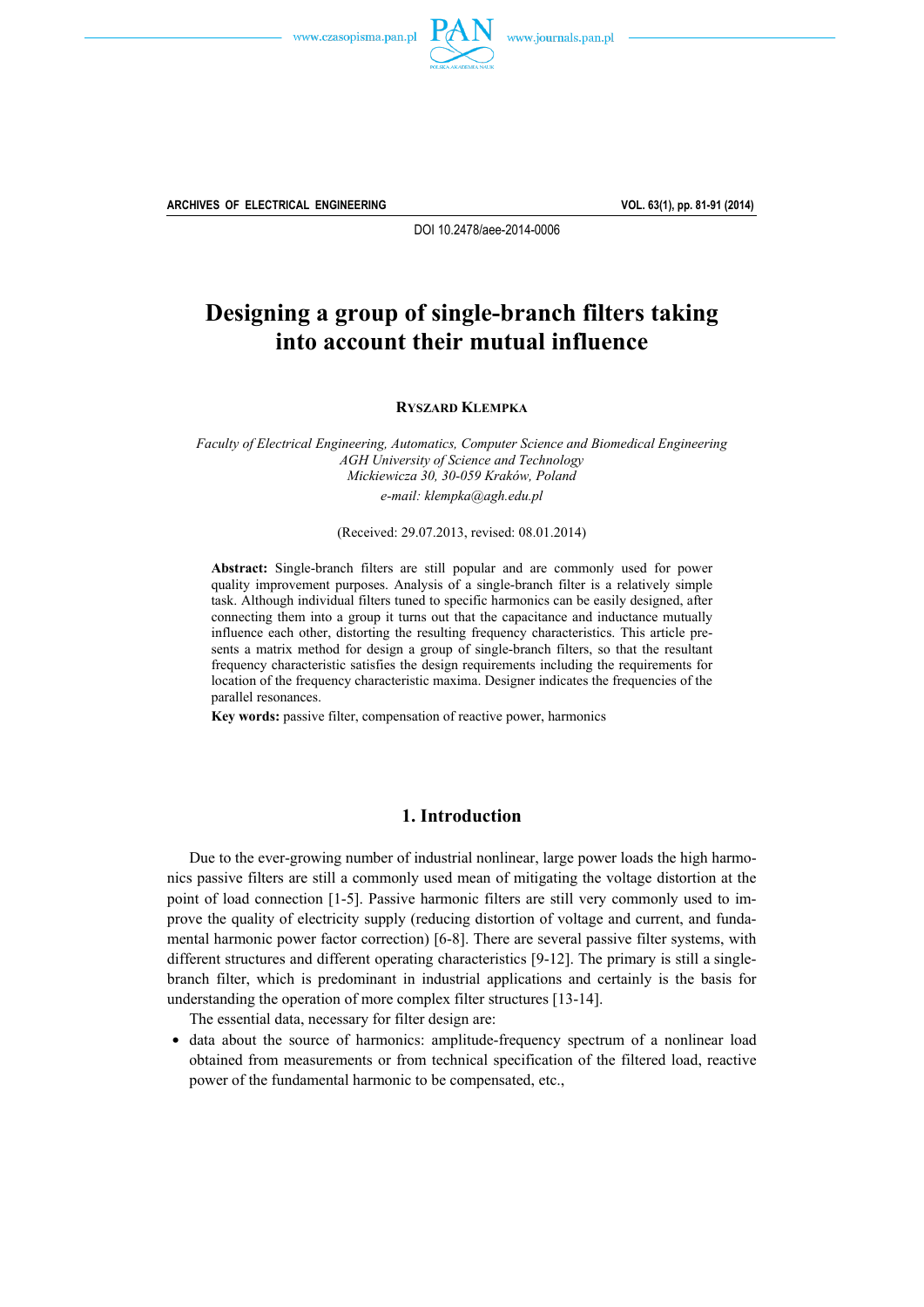



82 **R.** *Klempka* **Arch.** Elect. Eng.

- data on the supply network: the frequency characteristic of the power system impedance at the point of the filter common coupling (PCC) or, if this data is not available, the shortcircuit capacity, diagrams and technical data of the nearest neighbourhood of the considered point of connection, the voltage distortion spectrum at this point, total voltage harmonic distortion (THD $_{\text{U}}$ ) set forth in the technical conditions of connection, harmonic ratio for specific harmonics, etc.,
- data about the filter: location of installation, technical specification of passive elements to be used, etc.

# **2. Single-branch passive filter**

 Most theoretical considerations of filter design using analytical methods are carried out with the following simplifying assumptions:

- high harmonics source is a current source,
- $\bullet$  inductance  $L_F$  and capacitance  $C_F$  of the filter are centred and have a constant value in the considered frequency range.
- filter is loaded only with fundamental harmonic and the harmonic to which it is tuned,
- $\bullet$  resistance  $R_F = 0$ .

 Power passive filter can have different configurations, it can also be a combination of several single-branch filters or other filters to eliminate certain harmonics. Impedance characteristic of the filter is a function of the frequency. At the frequency of eliminated harmonic the filter impedance reaches its minimum, thus the major portion of the current harmonics (of this frequency) flows through the filter instead of a supply network. In simple terms the filter design can be reduced to shaping its impedance characteristic.

 The basic structure selected for further analysis was a single-frequency single-branch filter, its diagram shown in Figure 1.



Fig. 1. The equivalent circuit for the single-branch filter and its characteristics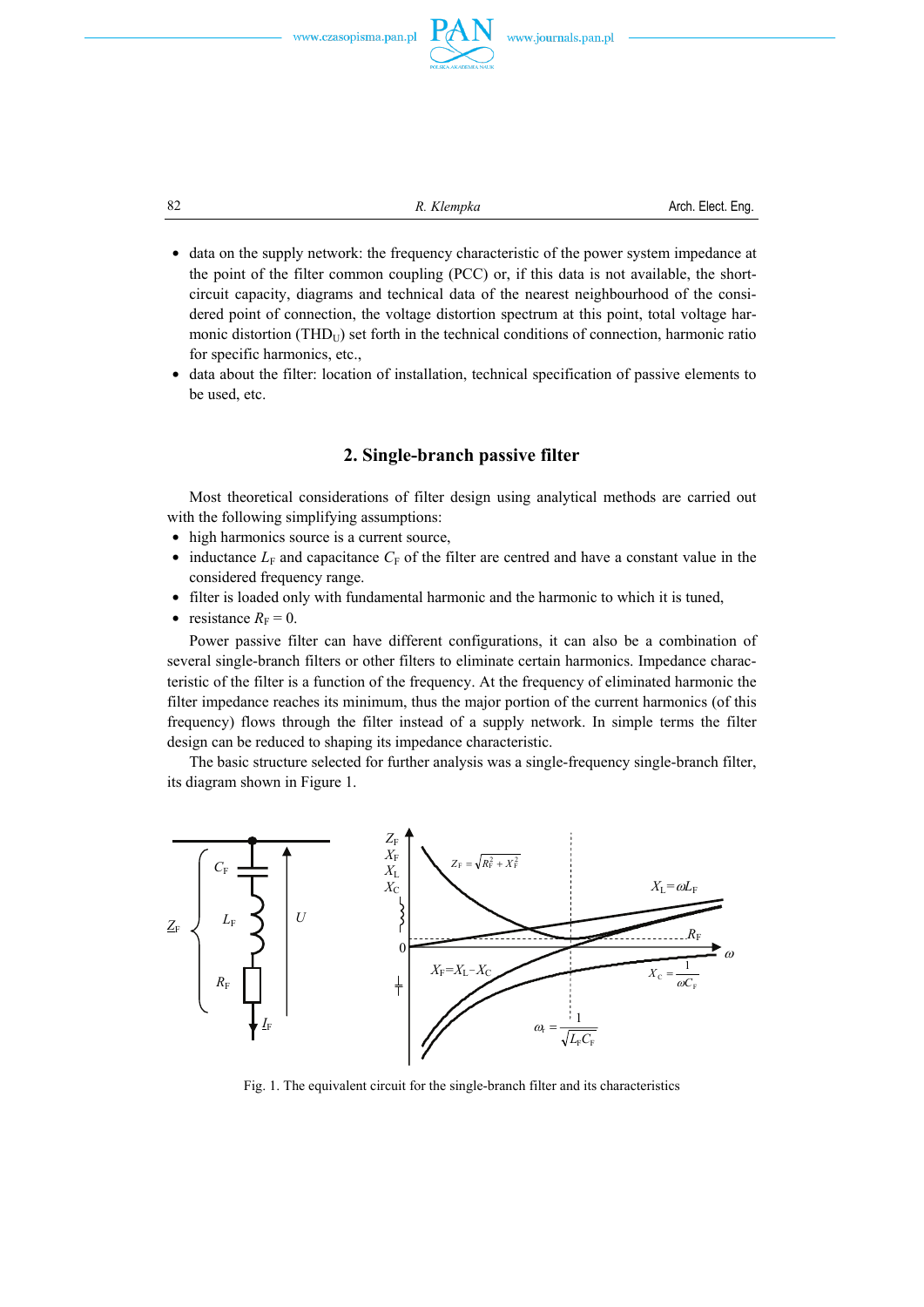



The filter equivalent impedance is given in the form (1)

$$
\underline{Z}_{\mathrm{F}}(\omega) = R_{\mathrm{F}} + j\omega L_{\mathrm{F}} - j\frac{1}{\omega C_{\mathrm{F}}},\tag{1}
$$

where:  $R_F$ ,  $L_F$ ,  $C_F$  – the filter resistance, inductance and capacitance, respectively.

In order to simplify the analysis it is assumed  $R_F = 0$ . The single-branch filter is used for elimination of unwanted harmonics and to power factor correction of the power system. The filter resonant angular frequency is described by (2)

$$
\omega_{\rm r} = \frac{1}{\sqrt{L_{\rm F}C_{\rm F}}} = n_{\rm r}\omega_{\rm l},\tag{2}
$$

where:  $\omega_r$  – resonant angular frequency,  $n_r$  – order of the resonant frequency,  $\omega_1$  – fundamental harmonic angular frequency.

Finding the  $L_F$  value from the formula (3) for resonant angular frequency:

$$
L_{\rm F} = \frac{1}{C_{\rm F} n_{\rm r}^2 \omega_{\rm l}^2} \tag{3}
$$

and substituting  $(3)$  into  $(1)$ , we get

$$
\underline{Z}_{\rm F}(\omega) = -j \frac{1}{C_{\rm F}} \frac{n_{\rm r}^2 \omega_1^2 - \omega^2}{n_{\rm r}^2 \omega_1^2 \omega}.
$$
 (4)

Now the capacitance value  $C_F$  should be selected, such as to minimise the reactive power generated by the nonlinear load (5)

$$
\operatorname{Im}\{\underline{Z}_{\mathrm{F}}(\omega_{\mathrm{I}})\}=\frac{U^2}{Q_{\mathrm{F}}},\tag{5}
$$

where:  $U$  – operating voltage of the filter capacitors,  $Q_F$  – the filter capacitive reactive power (fundamental harmonic).

Substituting (4) into (5) and considering  $\omega = \omega_1$ .

$$
C_{\rm F} = \frac{1 - n_{\rm r}^2}{n_{\rm r}^2} \frac{1}{\omega_1} \frac{Q_{\rm F}}{U^2}.
$$
 (6)

Parameters of a single-branch filter can be determined from the formulas (3) and (6).

 In practical applications a passive filter design problem consists in designing a filter that will reduce the voltage total harmonic distortion  $(THD<sub>U</sub>)$  below the allowable limit. This means, that reduction of one harmonic may not be sufficient (the factor  $THD<sub>U</sub>$  may still be higher than the allowed limit). In such cases, consideration should be given the opportunity to design additional filters for subsequent harmonics present in the system. The project task will be to design a group of single-branch filters. Each filter is tuned to a different harmonic present in the system in order to reduce it.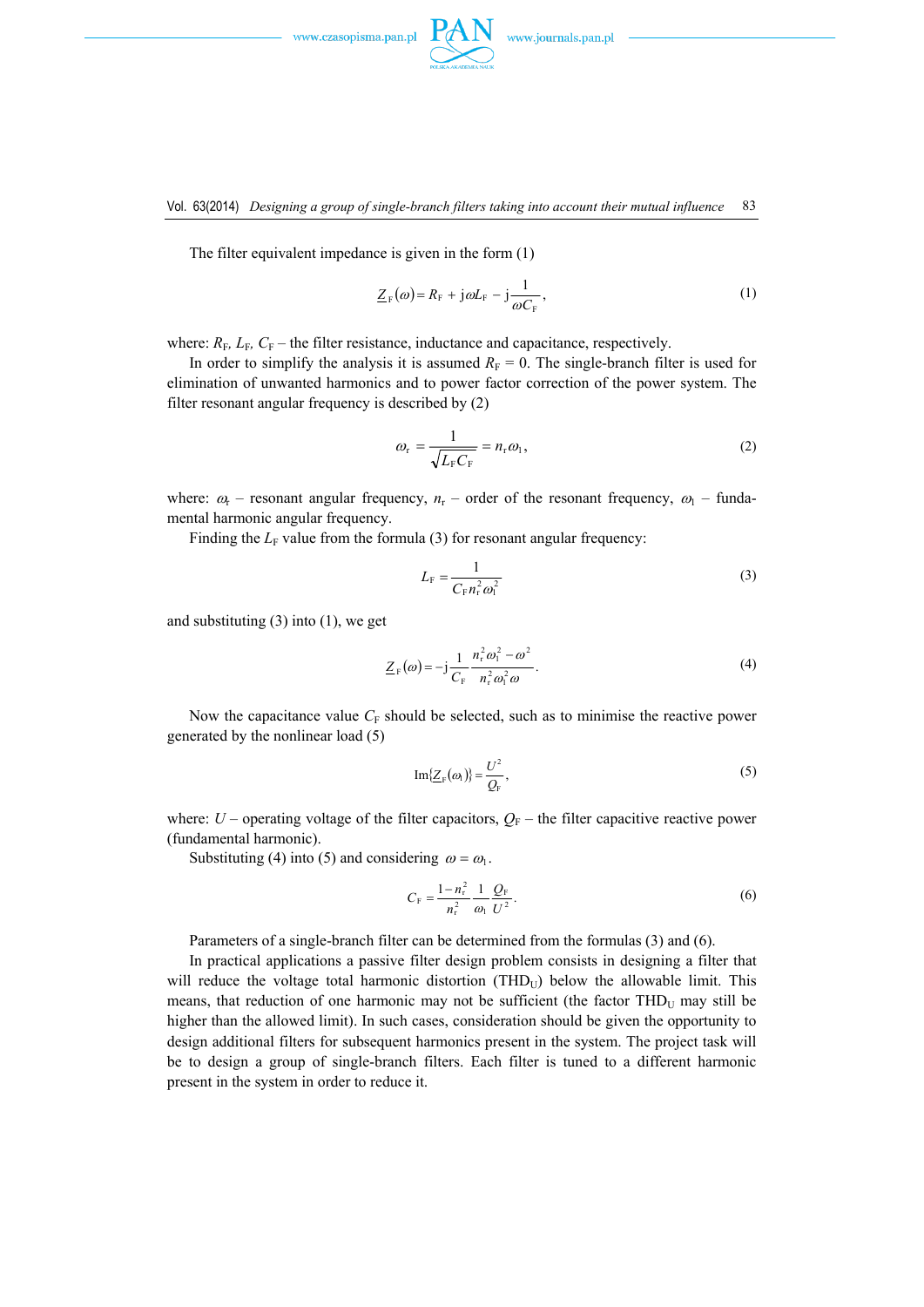





84 **R.** Klempka **B.** Arch. Elect. Eng.

#### **3. A group of single-branch filters**

 The main task in designing a filters group is to divide the total reactive power of the fundamental harmonic between various branches of the filter (7):

$$
Q_{\rm F} = \sum_{i=1}^{k} Q_{\rm Fn_{\rm r}(i)},\tag{7}
$$

where:  $Q_{\text{Fnr}(i)}$  – the *i*-th filters passive power (fundamental harmonic).

 This task can be accomplished using the assumption that passive powers of individual filters are inversely proportional to the order of the harmonic to be eliminated (8)

$$
n_{\mathbf{r}(i)}Q_{\mathbf{F}\mathbf{n}_{\mathbf{r}}(i)} = n_{\mathbf{r}(i+1)}Q_{\mathbf{F}\mathbf{n}_{\mathbf{r}}(i+1)} \qquad i = 1, \ldots, d-1,\tag{8}
$$

where:  $n_{r(i)}$  – order of harmonic tuned of filter,  $d$  – number of designed filters

**Example 1.** For non-linear load connected to the supply line voltage 6 kV ( $S_C$  = 500 MVA), required reactive power of the filters group equals –1 Mvar and on the condition of the exceeding of the limit for  $THD_U$  value implicitly require the need design four single-branch filters to reduce harmonic orders:  $5, 7, 11$  and  $13<sup>th</sup>$ .

Applying  $(3)$ ,  $(6) - (8)$  the filters' parameters have been found (Tab. 1).

| $n_{\rm r(i)}$      |      | 5     |                               | 11    | 13        |
|---------------------|------|-------|-------------------------------|-------|-----------|
| $Q_{\text{Fnr}(i)}$ | kvar |       | $-391.63$ $-279.73$ $-178.01$ |       | $-150.63$ |
| $C_{\text{Fnr}(i)}$ | μF   | 33.24 | 24.23                         | 15.61 | 13.24     |
| $L_{\text{Fnr}(i)}$ | mH   | 12.2  | 8.5                           | 5.4   | 4.5       |

Table 1. Parameters of the group of 4 single-branch filters

 The resultant characteristic of the group of 4 filters, designed according to the above method, is shown in Figure 2. As seen from the characteristic, the impedance reaches its minimum for the eliminated harmonics but for the 6th,  $9<sup>th</sup>$  and  $12<sup>th</sup>$  harmonic the impedance is relatively low, whereas it is required to attain its maxima for these harmonics.



Fig. 2. The graph of impedance: a) group of 4 filters, b) viewed from the load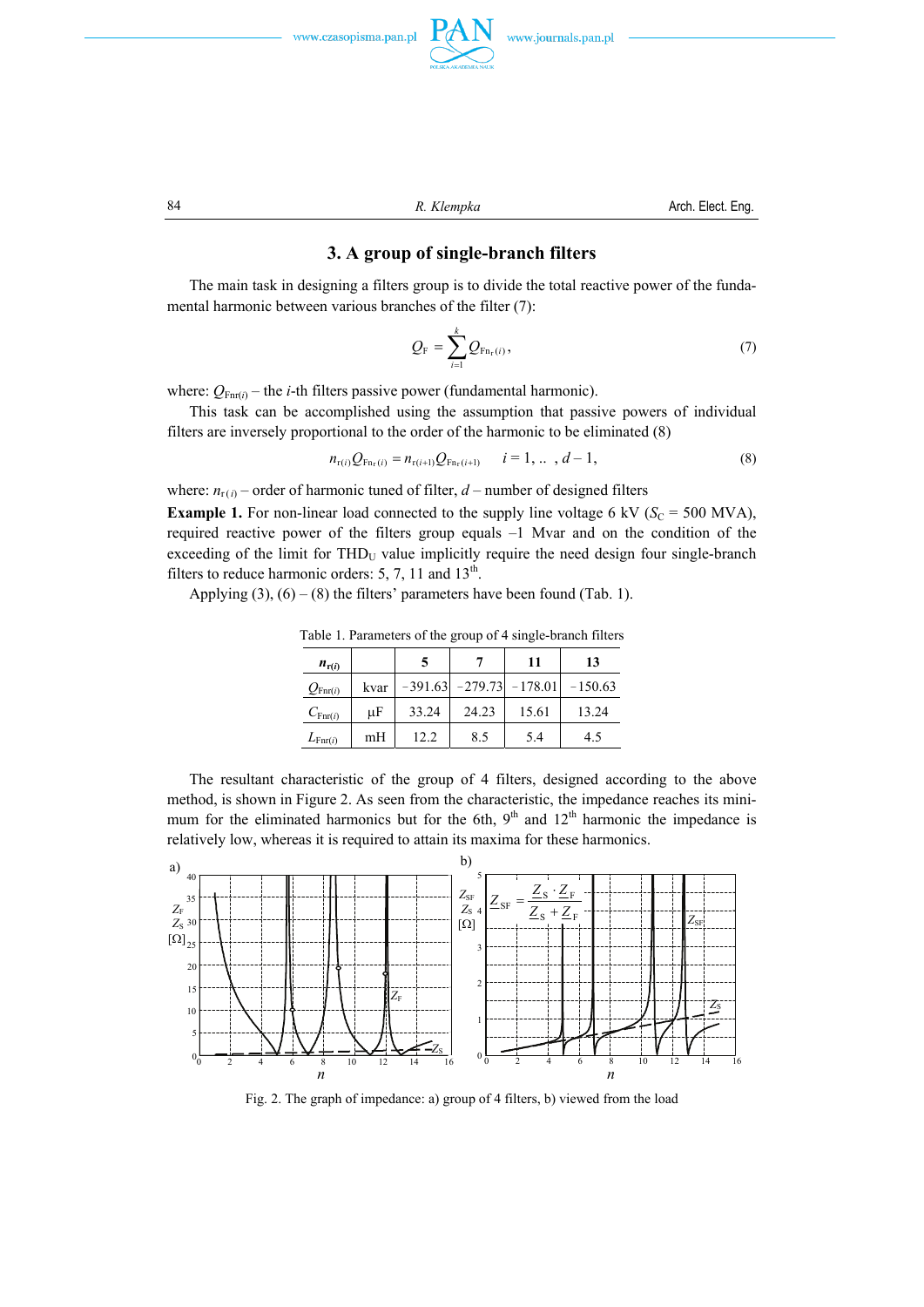$\hspace{0.05cm}\textit{www.czasopisma.pan.pl}\hspace{0.05cm}$ 



Vol. 63(2014) *Designing a group of single-branch filters taking into account their mutual influence* 85

# **4. Matrix method of designing the group of single-branch filters**

 The impedance of a single-branch filter is given from the formula (4); the resultant admittance of the group of filters is given by the relationship:

$$
\underline{Y}_{\mathrm{F}}(\omega) = \frac{1}{\underline{Z}_{\mathrm{F}}(\omega)} = \sum_{i=1}^{d} \frac{1}{\underline{Z}_{\mathrm{Fnr}(i)}(\omega)}.
$$
\n(9)

For eliminated harmonics

$$
Z_{\mathrm{F}}(\omega_{\mathrm{m}(i)}) = 0 \Rightarrow \mathrm{Im}(\underline{Z}_{\mathrm{F}}(\omega_{\mathrm{m}(i)})) = 0. \tag{10}
$$

For frequencies for which the characteristics of impedance reaches maxima

$$
Z_{\rm F}(\omega_{\rm pm(j)}) = \infty \Longrightarrow \frac{1}{Z_{\rm F}(\omega_{\rm pm(j)})} = 0 \Longrightarrow \text{Im}\left(\frac{1}{Z_{\rm F}(\omega_{\rm pm(j)})}\right) = 0,\tag{11}
$$

where:  $\omega_{pm(i)}$  – angular frequencies for which the characteristics of impedance reaches maxima

$$
m_{(j)} = \frac{\omega_{pm(j)}}{\omega_1}.
$$
 (12)

From (5) and (11) and considering the assumption  $R_{\text{Fnr}(i)} = 0$ 

$$
-\operatorname{Im}\left(\frac{1}{\underline{Z}_{\mathrm{F}}(\omega_{1})}\right) = \frac{\underline{Q}_{\mathrm{F}}}{U^{2}}.
$$
\n(13)

Based on (11) and (13) linear equations can be formulated

$$
\left\{\begin{aligned}\n\text{Im}\left\{\frac{1}{\underline{Z}_{F}(\omega_{1})}\right\} &= -\frac{\underline{Q}_{F}}{U^{2}} \\
\text{Im}\left\{\frac{1}{\underline{Z}_{F}(\omega_{pm(2)})}\right\} &= 0 \\
&\vdots \\
\text{Im}\left\{\frac{1}{\underline{Z}_{F}(\omega_{pm(d)})}\right\} &= 0.\n\end{aligned}\right.\n\tag{14}
$$

Taking into account Equations (9) and (14) leads to the equation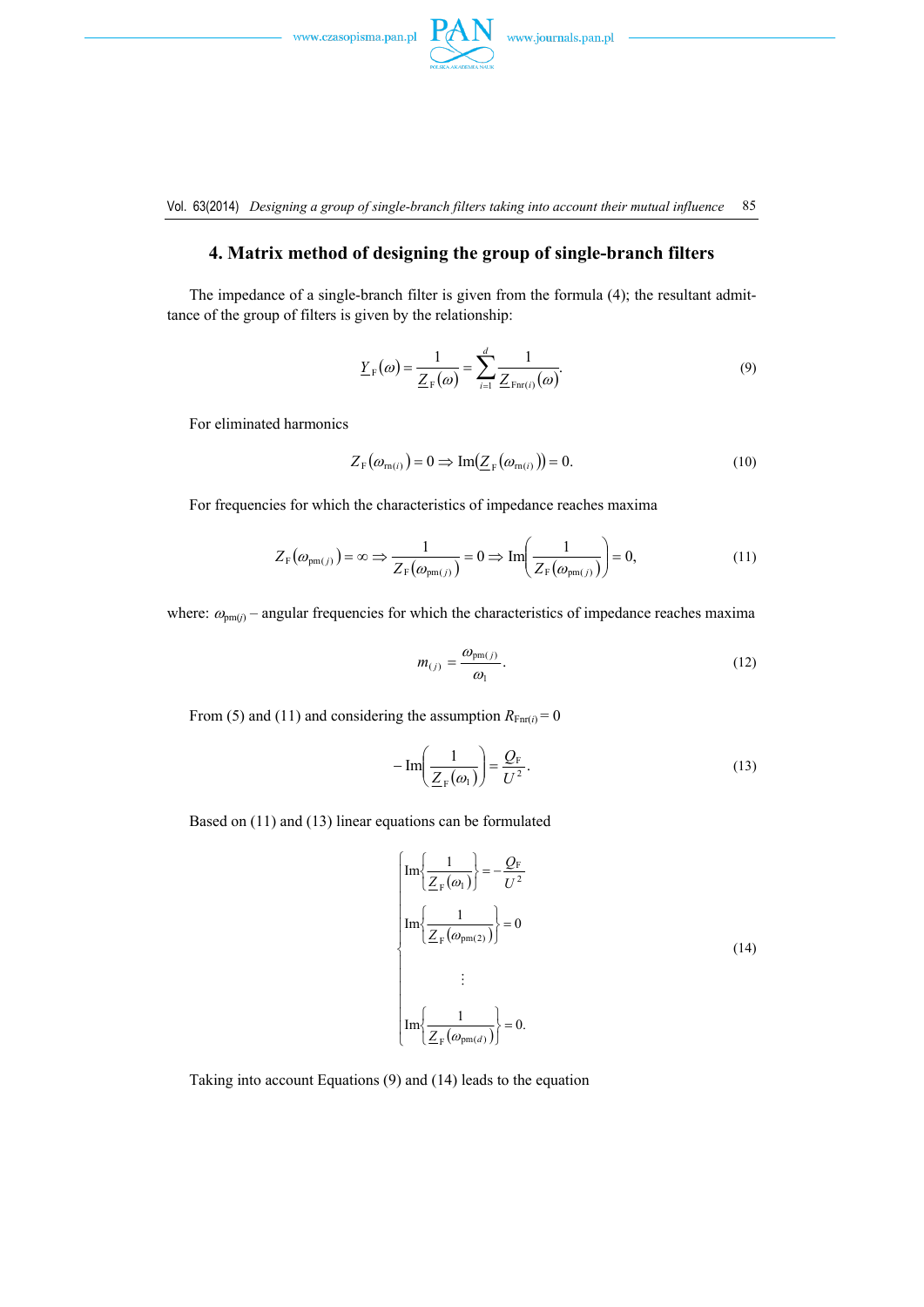



86 **R.** *Klempka* **R.** *Klempka* **Arch. Elect. Eng.** 

$$
\left[\begin{array}{c}\n\text{Im}\left\{\frac{1}{\underline{Z}_{\text{Fnr}(1)}(\omega_{1})} + \frac{1}{\underline{Z}_{\text{Fnr}(2)}(\omega_{1})} + \dots + \frac{1}{\underline{Z}_{\text{Fnr}(d)}(\omega_{1})}\right\} \\
\text{Im}\left\{\frac{1}{\underline{Z}_{\text{Fnr}(1)}(\omega_{\text{pm}(2)})} + \frac{1}{\underline{Z}_{\text{Fnr}(2)}(\omega_{\text{pm}(2)})} + \dots + \frac{1}{\underline{Z}_{\text{Fnr}(d)}(\omega_{\text{pm}(2)})}\right\} \\
\text{Im}\left\{\frac{1}{\underline{Z}_{\text{Fnr}(1)}(\omega_{\text{pm}(3)})} + \frac{1}{\underline{Z}_{\text{Fnr}(2)}(\omega_{\text{pm}(3)})} + \dots + \frac{1}{\underline{Z}_{\text{Fnr}(d)}(\omega_{\text{pm}(3)})}\right\} \\
\vdots \\
\text{Im}\left\{\frac{1}{\underline{Z}_{\text{Fnr}(1)}(\omega_{\text{pm}(d)})} + \frac{1}{\underline{Z}_{\text{Fnr}(2)}(\omega_{\text{pm}(d)})} + \dots + \frac{1}{\underline{Z}_{\text{Fnr}(d)}(\omega_{\text{pm}(d)})}\right\}\n\end{array} \tag{15}
$$

Transforming (15) we get the matrix equation:

$$
\begin{bmatrix}\n\frac{n_{r(1)}^2 m_{(1)} \omega_1}{n_{r(1)}^2 - m_{(1)}^2} & \frac{n_{r(2)}^2 m_{(1)} \omega_1}{n_{r(2)}^2 - m_{(1)}^2} & \cdots & \frac{n_{r(d)}^2 m_{(1)} \omega_1}{n_{r(d)}^2 - m_{(1)}^2} \\
\frac{n_{r(1)}^2 m_{(2)}}{n_{r(1)}^2 - m_{(2)}^2} & \frac{n_{r(2)}^2 m_{(2)}}{n_{r(2)}^2 - m_{(2)}^2} & \cdots & \frac{n_{r(d)}^2 m_{(2)}}{n_{r(d)}^2 - m_{(2)}^2} \\
\frac{n_{r(1)}^2 m_{(3)}}{n_{r(1)}^2 - m_{(3)}^2} & \cdots & \frac{n_{r(d)}^2 m_{(3)}}{n_{r(d)}^2 - m_{(3)}^2} \\
\vdots & \ddots & \vdots \\
\frac{n_{r(1)}^2 m_{(d)}}{n_{r(1)}^2 - m_{(d)}^2} & \cdots & \frac{n_{r(d)}^2 m_{(d)}}{n_{r(d)}^2 - m_{(d)}^2}\n\end{bmatrix}\n\begin{bmatrix}\nC_{\text{Fn}(1)} \\
C_{\text{Fn}(2)} \\
0 \\
\vdots \\
0 \\
0\n\end{bmatrix} = \begin{bmatrix}\n\frac{Q_F}{U^2} \\
0 \\
0 \\
0 \\
0 \\
\vdots \\
0\n\end{bmatrix}
$$
\n(16)

From matrix Equation (16) can be determined the capacitance of each filter:

$$
\mathbf{A} \cdot \mathbf{C}_{\text{Fnr}} = \mathbf{W}
$$
  

$$
\mathbf{C}_{\text{Fnr}} = \mathbf{A}^{-1} \cdot \mathbf{W},
$$
 (17)

where:

$$
1 = m_1 < n_1 < m_2 < n_2 < \cdots < m_d < n_d. \tag{18}
$$

By solving the matrix Equation (17) by Cramer's rule, we get

$$
C_{\text{Fnr}(i)} = \frac{W_i}{|A|} = \frac{-\frac{Q_{\text{F}}}{U^2} \cdot A_{\text{dop1},i}}{\sum_{j=1}^{d} \frac{n_j^2 m_1 \omega_{(1)}}{n_j^2 - m_1^2} A_{\text{dop1},j}}.
$$
(19)

The determinant of the matrix **A** (with respect to first row)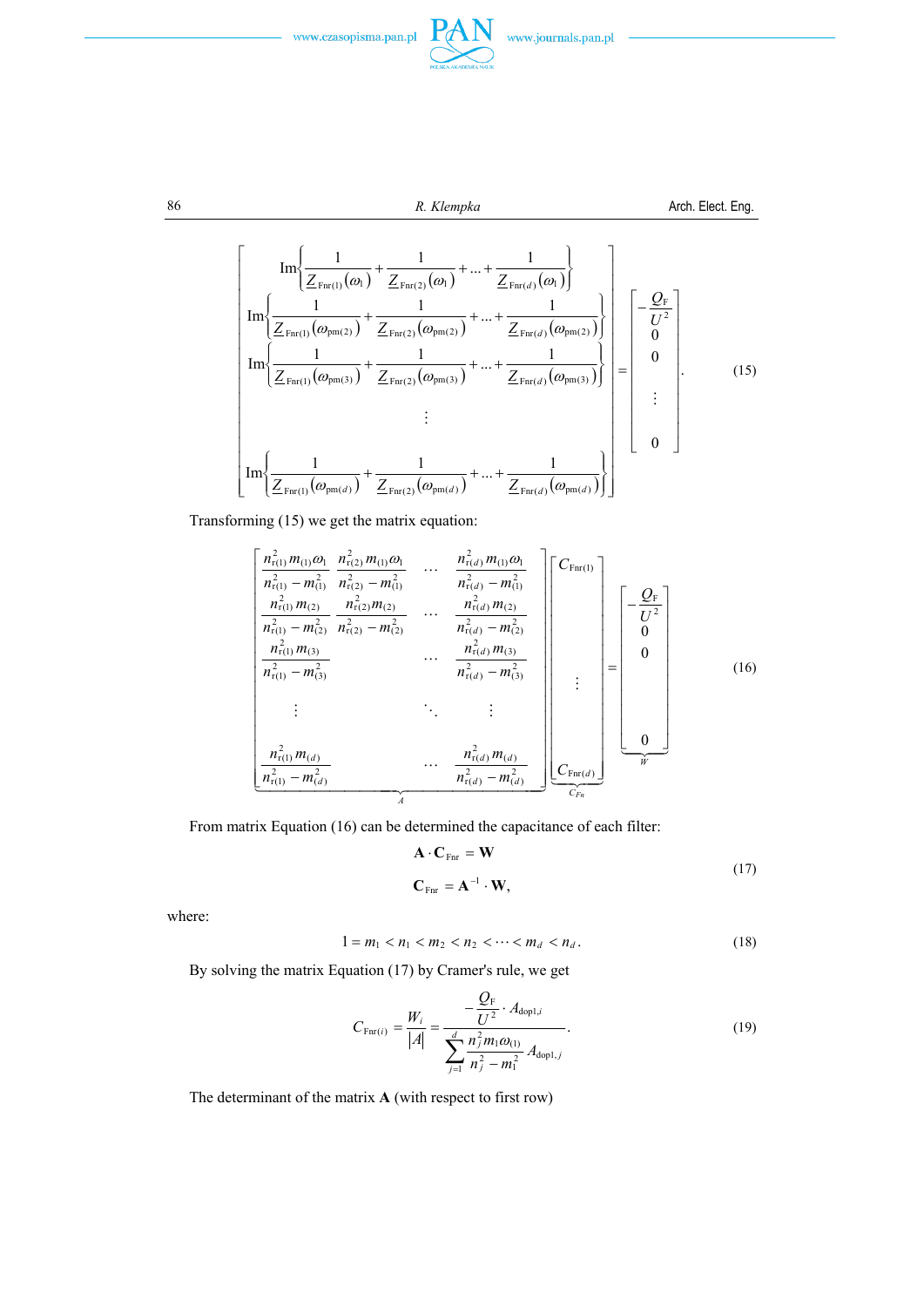

#### Vol. 63(2014) *Designing a group of single-branch filters taking into account their mutual influence* 87

$$
|\mathbf{A}| = \begin{vmatrix} \frac{n_1^2 m_1 \omega_{(1)}}{n_1^2 - m_1^2} & \frac{n_2^2 m_1 \omega_{(1)}}{n_2^2 - m_1^2} & \cdots & \frac{n_d^2 m_1 \omega_{(1)}}{n_d^2 - m_1^2} \\ \frac{n_1^2 m_2}{n_1^2 - m_2^2} & \frac{n_2^2 m_2}{n_2^2 - m_2^2} & \cdots & \frac{n_d^2 m_2}{n_d^2 - m_2^2} \\ \vdots & \vdots & \ddots & \vdots \\ \frac{n_1^2 m_d}{n_1^2 - m_d^2} & \frac{n_2^2 m_d}{n_2^2 - m_d^2} & \cdots & \frac{n_d^2 m_d}{n_d^2 - m_d^2} \end{vmatrix} = \sum_{j=1}^d \frac{n_j^2 m_1 \omega_{(1)}}{n_j^2 - m_1^2} A_{\text{dop1},j}, \qquad (20)
$$

where  $A_{\text{dop1}j}$  – algebraic complement of the matrix **A** with respect to element  $A_{1j}$ 

$$
W_{i} = \frac{\begin{vmatrix} n_{1}^{2}m_{1}\omega_{(1)} & \cdots & \frac{Q_{F}}{U^{2}} & \cdots & \frac{n_{d}^{2}m_{1}\omega_{(1)}}{n_{d}^{2}-m_{1}^{2}} \\ \frac{n_{1}^{2}m_{2}}{n_{1}^{2}-m_{2}^{2}} & \cdots & 0 & \cdots & \frac{n_{d}^{2}m_{2}}{n_{d}^{2}-m_{2}^{2}} \\ \vdots & \ddots & \vdots & \ddots & \vdots \\ \frac{n_{1}^{2}m_{d}}{n_{1}^{2}-m_{d}^{2}} & \cdots & 0 & \cdots & \frac{n_{d}^{2}m_{d}}{n_{d}^{2}-m_{d}^{2}} \end{vmatrix}} = -\frac{Q_{F}}{U^{2}} \cdot A_{\text{dop1},i}.
$$
 (21)

Since in the Equation (19)

$$
-\frac{Q_{\rm F}}{U^2}
$$
 is greater than 0, and 
$$
\frac{n_j^2 m_1 \omega_{(1)}}{n_j^2 - m_1^2}
$$

is greater than 0 for every *j*, thus  $C_{\text{Fnr}(i)}$  is greater than 0 if and only if all  $A_{\text{dop1},i}$  are of the same sign. The complement Adop1,*i* can be written as

$$
A_{\text{dop1},i} = (-1)^{1+i} \left| \frac{n_1^2 m_2}{n_1^2 - m_2^2} \cdots \frac{n_{i-1}^2 m_2}{n_{i-1}^2 - m_2^2} \frac{n_{i+1}^2 m_2}{n_{i+1}^2 - m_2^2} \cdots \frac{n_d^2 m_2}{n_d^2 - m_2^2} \right|
$$
\n
$$
= (-1)^{1+i} \left( \prod_{\substack{k=1 \ k \neq i}}^d n_k^2 \right) \cdot \left( \prod_{k=2}^d m_k \right) \frac{1}{n_1^2 - m_d^2} \cdots \frac{1}{n_{i+1}^2 - m_d^2} \frac{1}{n_{i+1}^2 - m_d^2} \cdots \frac{1}{n_d^2 - m_d^2} \right) = (-1)^{1+i} \left( \prod_{\substack{k=1 \ k \neq i}}^d n_k^2 \right) \cdot \left( \prod_{k=2}^d m_k \right) \frac{1}{n_1^2 - m_2^2} \cdots \frac{1}{n_{i-1}^2 - m_2^2} \frac{1}{n_{i+1}^2 - m_2^2} \cdots \frac{1}{n_d^2 - m_d^2} \right) = (-1)^{1+i} \left( \prod_{\substack{k=1 \ k \neq i}}^d n_k^2 \right) \cdot \left( \prod_{k=2}^d m_k \right) \frac{1}{n_1^2 - m_d^2} \cdots \frac{1}{n_{i-1}^2 - m_d^2} \frac{1}{n_{i+1}^2 - m_d^2} \cdots \frac{1}{n_d^2 - m_d^2} \right) = (-1)^{1+i} \left( \prod_{\substack{k=1 \ k \neq i}}^d n_k^2 \right) \left( \prod_{\substack{k=2 \ k \neq i}}^d m_k \right) \frac{1}{\prod_{\substack{j=1 \ j \neq i}}^d (n_j^2 - m_k^2)} \right) \cdot \prod_{\substack{j=1 \ j \neq i}}^d (n_j^2 - m_d^2) \cdots \prod_{\substack{j=1 \ j \neq i}}^d (n_j^2 - m_d^2) \cdots \prod_{\substack{j=1 \ j \neq i}}^d (n_j^2 - m_d^2) \cdots \prod_{\substack{j=1 \ j \neq i}}^
$$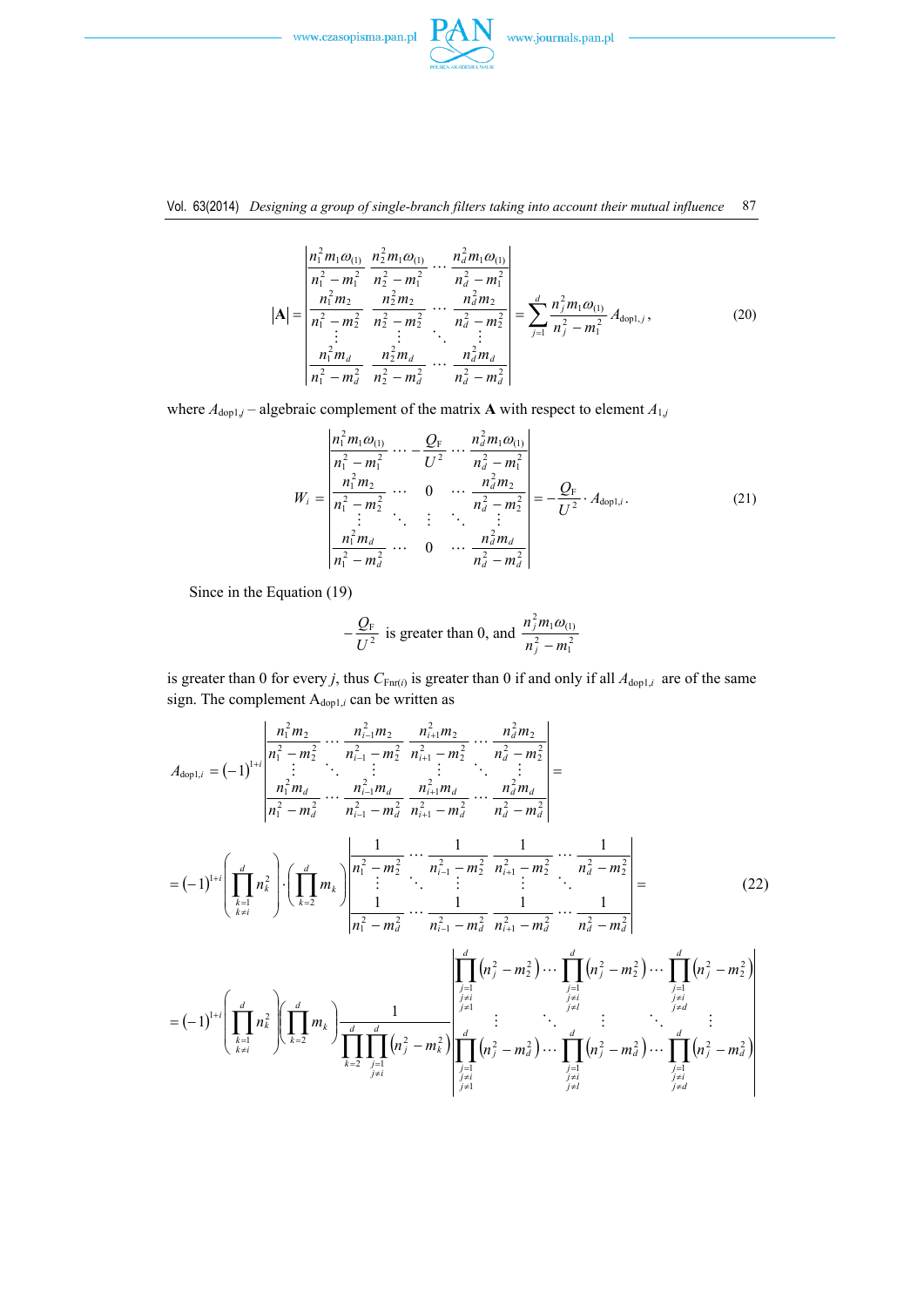





where *l* is column number.

Finally complement  $A_{\text{dop1},i}$  defines the relationship

$$
A_{\text{dop1},i} = (-1)^{1+i} \left( \prod_{\substack{k=1 \ k \neq i}}^d n_k^2 \right) \cdot \left( \prod_{k=2}^d m_k \right) \cdot \left( \prod_{\substack{j,k=1 \ j \leq k, j \neq i, k \neq i}}^d \left( n_k^2 - n_j^2 \right) \right) \frac{\prod_{\substack{j,k=2 \ j \leq k}}^d \left( m_j^2 - m_k^2 \right)}{\prod_{\substack{j=1 \ k \neq j}}^d \left( n_j^2 - m_k^2 \right)}.
$$
(23)

Regarding (18), it is evident that the elements  $(m_j^2 - m_k^2)$  are smaller then 0 and  $(n_k^2 - n_j^2)$ are smaller then 0, because for these components *j* is smaller than *k*. Also, considering (18), for *j* smaller than *k*, elements  $(n_j^2 - m_k^2)$  are smaller then 0, and for *j* greater than or equal to 0 elements  $(n_j^2 - m_k^2)$  are greater than 0.

Number of components  $(m_i^2 - m_k^2)$  having a negative value in formula (23) is equal to

$$
\frac{(d-1)(d-2)}{2},
$$

and the number of components  $(n_i^2 - m_k^2)$  having negative value depending on the *i* is equal to

$$
\frac{(d-1)(d-2)}{2}+i-1.
$$

Taking into account the formula (23) we obtain

$$
A_{\text{dop1},i} = (-1)^{1+i} \left( \prod_{\substack{k=1 \ k \neq i}}^d n_k^2 \right) \cdot \left( \prod_{\substack{l=2 \ k \neq i}}^d m_k \right) \cdot \left( \prod_{\substack{j,k=1 \ j \leq k,j \neq i,k \neq i}}^d \left( n_k^2 - n_j^2 \right) \right) \frac{(-1)^{\frac{(d-1)(d-2)}{2}} \prod_{\substack{j,k=2 \ j \leq k}}^d m_j^2 - m_k^2}{(-1)^{\frac{(d-1)(d-2)}{2}+i-1} \prod_{\substack{k=2 \ j \neq i}}^d \left| m_j^2 - m_k^2 \right|} \tag{24}
$$

hence

$$
A_{\text{dop1},i} = (-1)^2 \left( \prod_{\substack{k=1 \ k \neq i}}^d n_k^2 \right) \cdot \left( \prod_{k=2}^d m_k \right) \cdot \left( \prod_{\substack{j,k=1 \ j \leq k, j \neq i, k \neq i}}^d \left( n_k^2 - n_j^2 \right) \right) \frac{\prod_{\substack{j,k=2 \ j \leq k}}^d \left| m_j^2 - m_k^2 \right|}{\prod_{\substack{j=1 \ k \neq j}}^d \left| n_j^2 - m_k^2 \right|} \tag{25}
$$

 In the formula (25) all components are positive, that means all complements are positive i.e. there are of same sign. This allows concluding that the relation (19) allows to determine all positive values of  $C_{\text{Fn}(i)}$ , for all  $i = 1, ..., d$ .

**Example 2**. For the data from Example 1 design a filter group using the matrix method. The impedance characteristic should reach maximums for frequencies 300 Hz, 450 Hz and 600 Hz that means  $m_1 = 6$ ,  $m_2 = 9$  and  $m_3 = 12$ ,  $(n_1 = 5, n_2 = 7, n_3 = 11$  and  $n_4 = 13$ ).

88 **R. Klempka**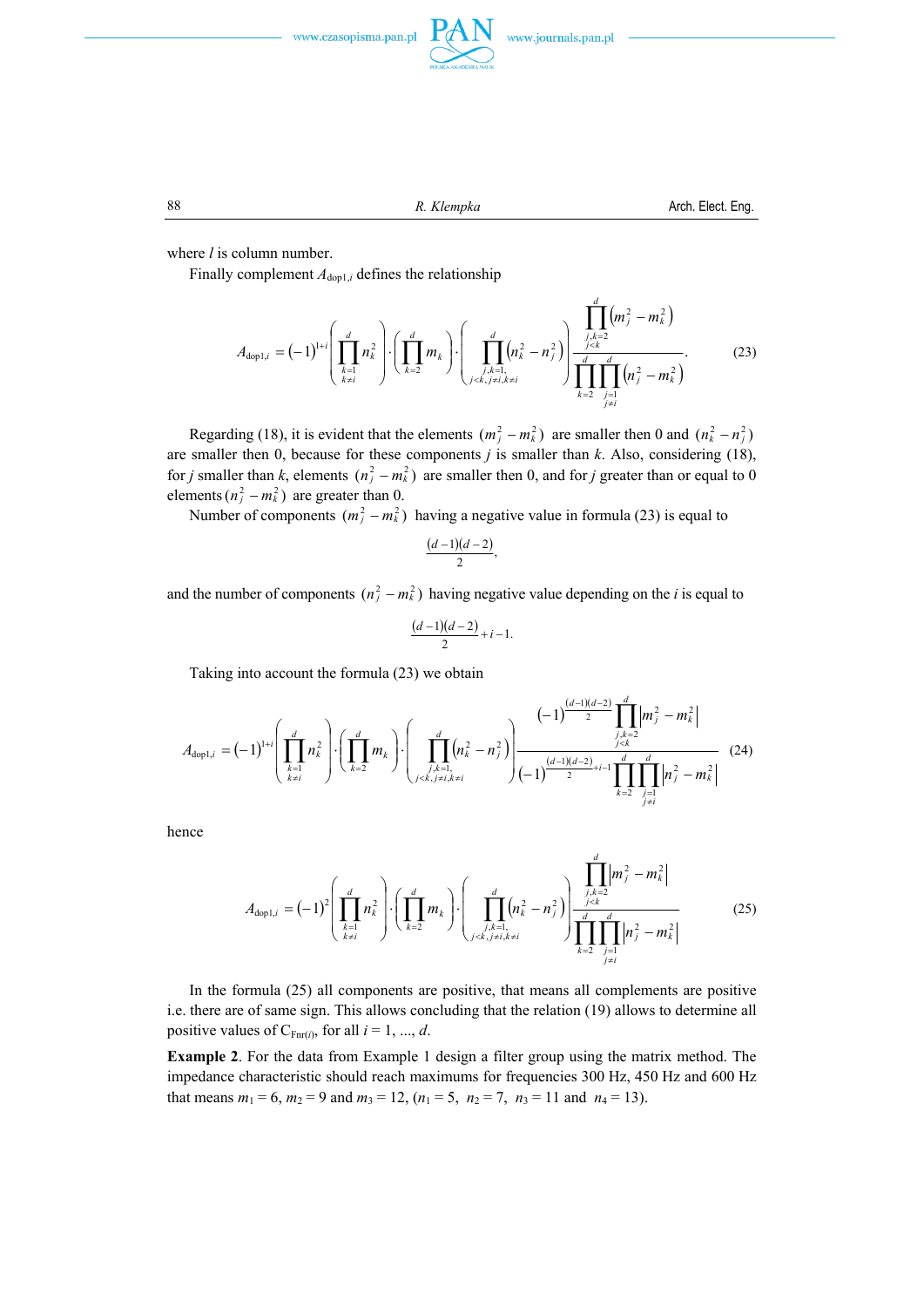



|               |                                                               | $5^2 \cdot 100 \cdot \pi$ $7^2 \cdot 100 \cdot \pi$ $11^2 \cdot 100 \cdot \pi$ $13^2 \cdot 100 \cdot \pi$                                                                                                                                                                                                                                  |  |  |
|---------------|---------------------------------------------------------------|--------------------------------------------------------------------------------------------------------------------------------------------------------------------------------------------------------------------------------------------------------------------------------------------------------------------------------------------|--|--|
| $5^2 \cdot 9$ |                                                               | $\frac{1}{5^2-6^2}$ $\frac{1}{7^2-6^2}$ $\frac{11^2-6^2}{11^2-6^2}$ $\left  \begin{array}{c} C_{\text{Fnr7}} \\ C_{\text{Fnr7}} \end{array} \right  =$<br>$7^2 \cdot 9$ 11 <sup>2</sup> $\cdot 9$ 13 <sup>2</sup> $\cdot 9$    $C_{\text{Enrl1}}$<br>$\overline{5^2-9^2}$ $\overline{7^2-9^2}$ $\overline{11^2-9^2}$ $\overline{13^2-9^2}$ |  |  |
|               | $5^2 \cdot 12$ $7^2 \cdot 12$ $11^2 \cdot 12$ $13^2 \cdot 12$ | $5^2 - 12^2$ $7^2 - 12^2$ $11^2 - 12^2$ $13^2 - 12^2$                                                                                                                                                                                                                                                                                      |  |  |

Substituting numerical data into Equation (16)

 $\mathsf{I}$  $\mathsf I$  $\mathsf I$  $\mathsf I$  $\mathsf I$  $\mathsf I$  $\mathsf I$  $\mathsf I$  $\mathsf I$ 

 $\mathsf I$ 

⎣

Equation (23) could be easy solved using Matlab software (Tab. 2).

| $n_{\rm r(i)}$      |      |  |                                              |  |  |  |
|---------------------|------|--|----------------------------------------------|--|--|--|
| $Q_{\text{Fnr}(i)}$ | kvar |  | $-533.94$   $-230.3$   $-113.93$   $-121.79$ |  |  |  |
|                     |      |  |                                              |  |  |  |

*C*<sub>Fnr(*i*)  $\mu$ F 45.33 19.95 10 10.7</sub>  $L_{\text{Fnr}(i)}$  mH | 8.9 | 10.4 | 8.4 | 5.6

Table 2. Parameters of the group of 4 filters designed using the matrix method

 Figure 3 shows the resultant characteristic of a group of filters designed using the matrix method. The shape of the impedance characteristic complies with the assumed one and with other design requirements.



Fig. 3. The graph of impedance: a) group of 4 filters, b) viewed from the load

# **5. Conclusions**

 Graphs of the designed filters group power and powers of individual filters are shown in Figure 4. Powers of individual filters determined using the matrix method and those determined by means of the method in the third section are compared for a given harmonic (con-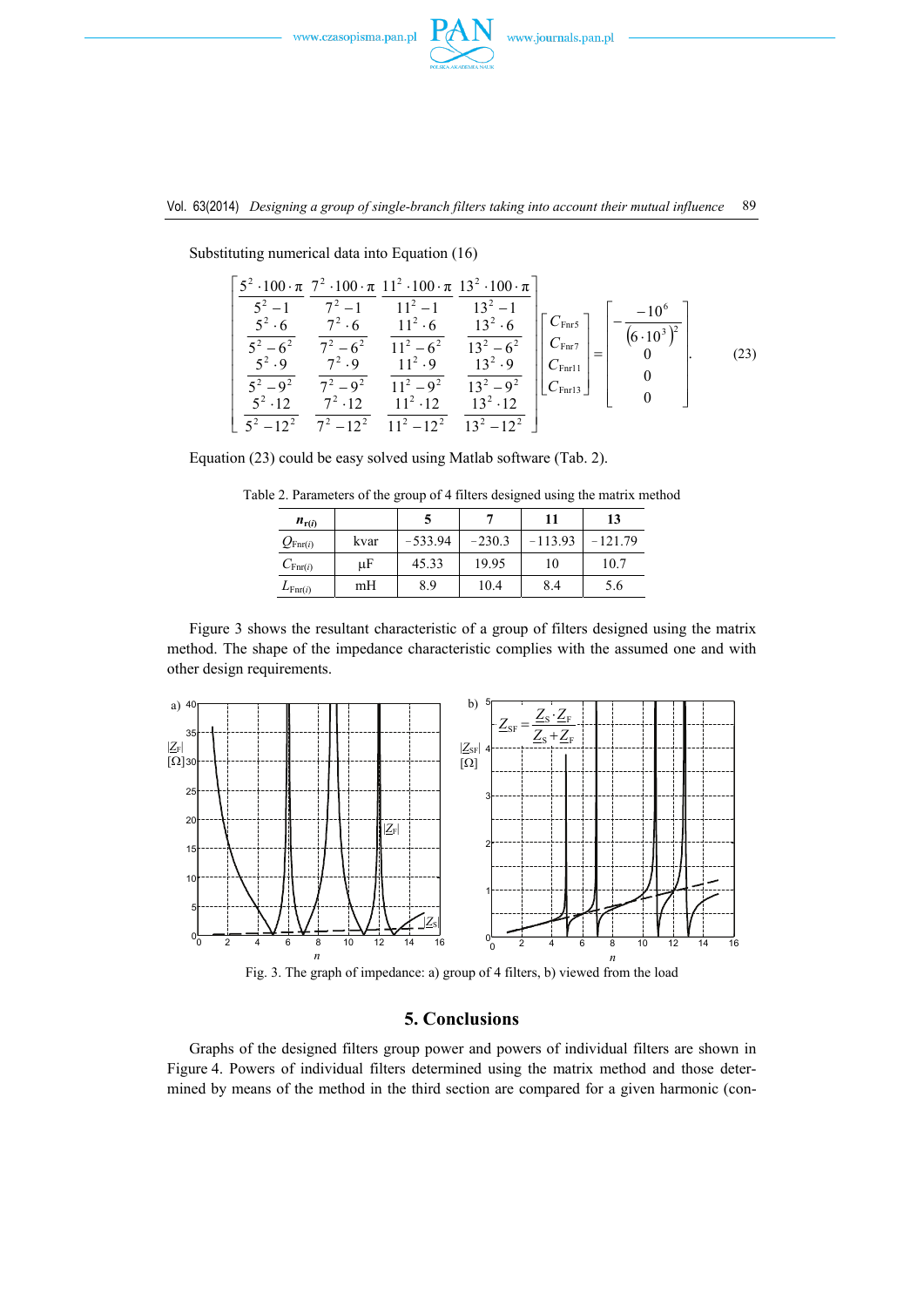

**90 R.** *Klempka* **Arch.** Elect. Eng.

secutively). The power of the 5th harmonic filter, determined using the matrix method is greater than the power using the former method. For other harmonics the powers determined by means of the matrix method are smaller. The power of the last filter  $(Q_{Fn13})$  is greater then that of the previous filter  $(Q_{Fn11})$ .



Fig. 4. Comparison of the powers of filters designed with both methods

 The advantage of the proposed method is that the frequency characteristic of the group of filters can be shaped in the way given a priori. The shape of the frequency characteristic does not result from selection of the filters' group, but is based on the made assumption and the set of parameters selected for optimisation.

#### **References**

- [1] Pasko M., Lange A. *Influence of arc and induction furnaces on the electric energy quality and possibilities of its improvement*. Electrical Review 06: 67-74 (2009).
- [2] Badrzadeh B., Smith K.S., Wilson R.C., *Designing Passive Harmonic Filters for Aluminum Smelting Plant.* IEEE Transactions on Industry Applications 47(2) (2011).
- [3] Gerçek C.Ö., Ermis M., Ertas A., Köse K.N., Ünsar Ö., *Design, Implementation, and Operation of a New C-Type 2nd Harmonic Filter for Electric Arc and Ladle Furnaces.* IEEE Transactions on Industry Applications. 47(4): 1545-1557 (2011).
- [4] Lange A., Pasko M., *Selected problems of power energy quality in coal mines and steelworks.* Electrical Review 6: 150-153 (2012).
- [5] Lange A., Pasko M., *Reactive power compensation and filtration of higher harmonics generated to the network by arc furnaces*. Electrical Review 10a: 15-18 (2012).
- [6] Dugan R., McGranaghan M., *Electrical power systems quality.* McGraw-Hill (2002).
- [7] Hanzelka Z., *Series and parallel resonance*, *Handbook of power quality*. red. Angelo Baggini. John Wiley & Sons Ltd (2008).